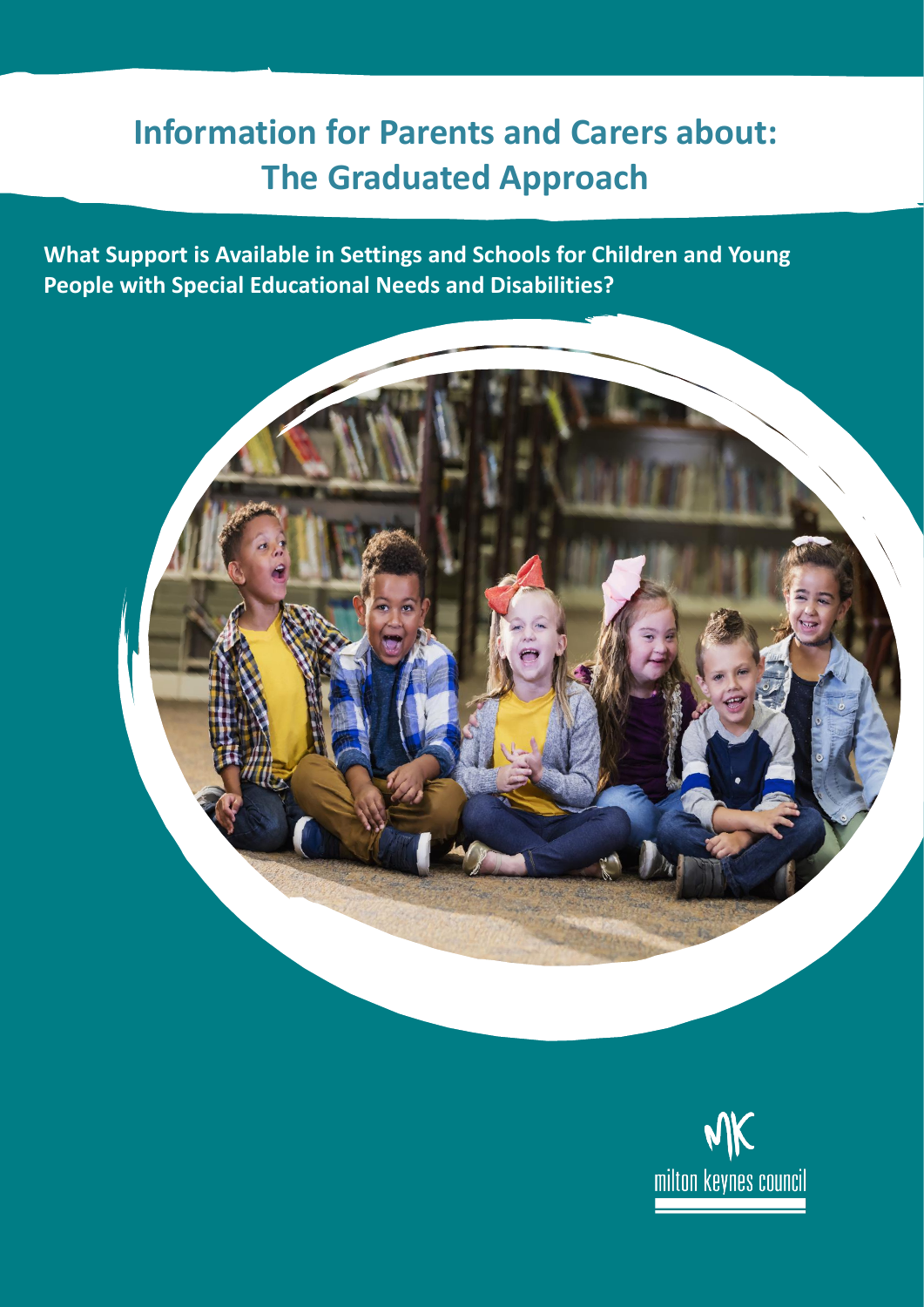All children have the right to access an education that supports their needs and helps them to meet their potential. This information is to help parents and carers understand how children and young people with Special Educational Needs and Disabilities (SEND) are supported in settings and schools through The Graduated Approach.

## **What do we mean by SEND?**

SEND stands for **Special Educational Needs and Disabilities**. A child or young person with **SEND** is likely to need extra help that is additional to or different from their peers. This extra or different help is known as **special educational provision.**

**[The SEND Code of Practice 2015](https://assets.publishing.service.gov.uk/government/uploads/system/uploads/attachment_data/file/398815/SEND_Code_of_Practice_January_2015.pdf)** gives a legal definition of Special Educational Needs, and the definition can be found at the bottom of page 15.

# **Who will help if my child needs extra support?**

Settings and schools have a person who is responsible for making sure children or young people with SEND get the right support. This person is called a **Special Educational Needs Coordinator**, or **SENCo.** A SENCo will work with a child or young person's class teacher to give advice and support.

If you think your child might need more support with their learning, speak to your child's class teacher or SENCo.

Schools publish a **SEND information report** on their website, which will tell you how they aim to support children and young people with SEND.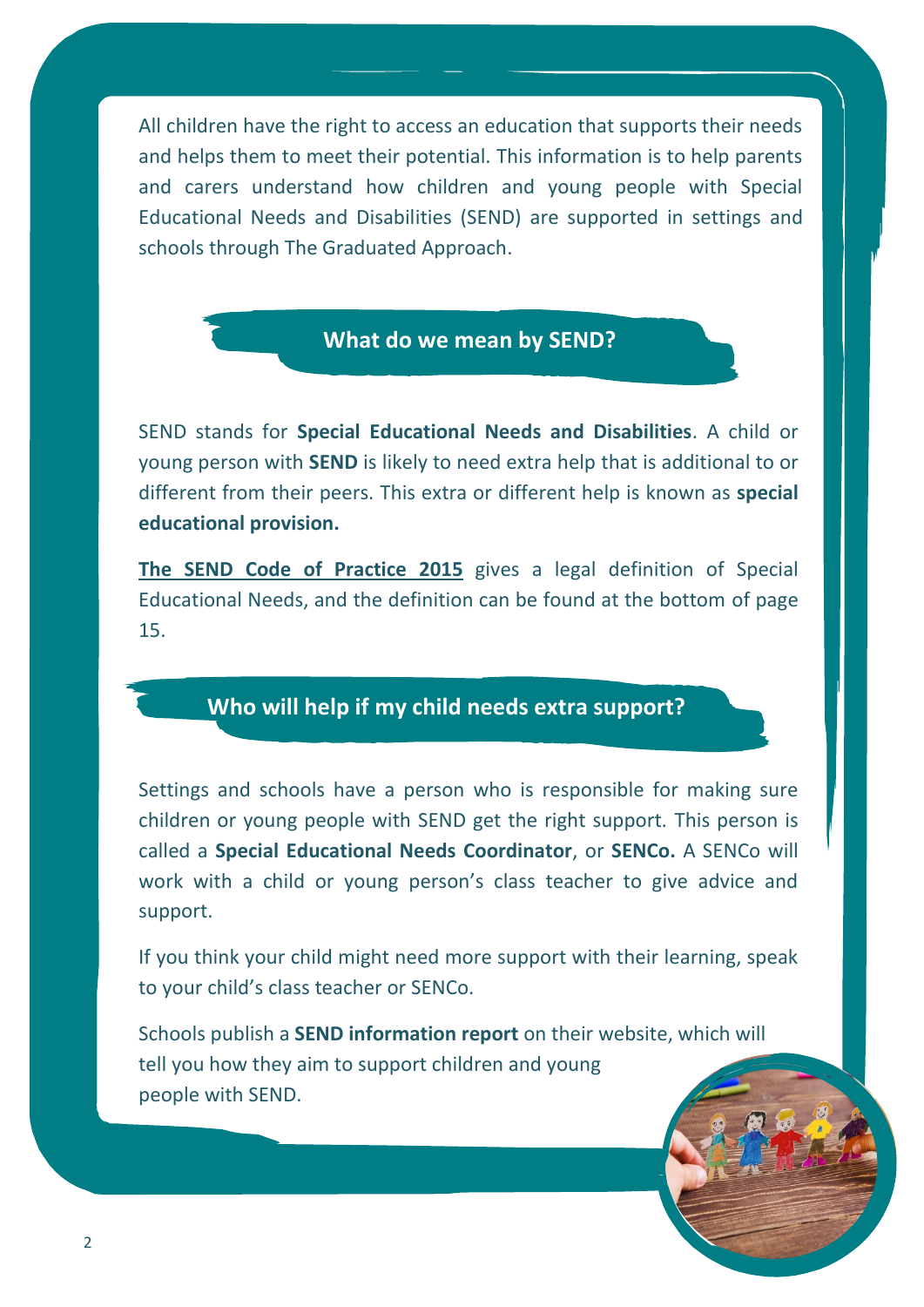## **Areas of Need**

Children will have different types of SEND. The type of support that children might need will depend on their main area of need. These are generally talked about as four broad areas of need:

#### **Communication and Interaction**

How children communicate, understand and play with others around them. This will also include children with speech, language and communication needs.

#### **Cognition and Learning**

This includes difficulty with learning or remembering basic skills. They may have difficulty with literacy or numeracy, or learn at a slower pace than others.

### **Social, Emotional and Mental Health**

Factors which impact a child's overall wellbeing, such as: emotions, social interactions, and relationships with others which may result in behaviours of concern.

## **Sensory and/or Physical Needs**

This includes vision, hearing or multisensory impairments, physical disabilities or sensitivities to aspects of the environment.

## **Good Practice Guidance for supporting Children with SEND**

The **SEND Code of Practice** is a legal document which provides more information on what settings and schools **should** and **must** do to support children with SEND. Here are some key messages from the Code of Practice:

> Children, young people and their parents should be asked about their views, wishes and feelings about their needs

Children, young people and their parents should be involved in any decisions being made about them

The aim is to understand early on what children and young people need, and to put in strategies to support as soon as possible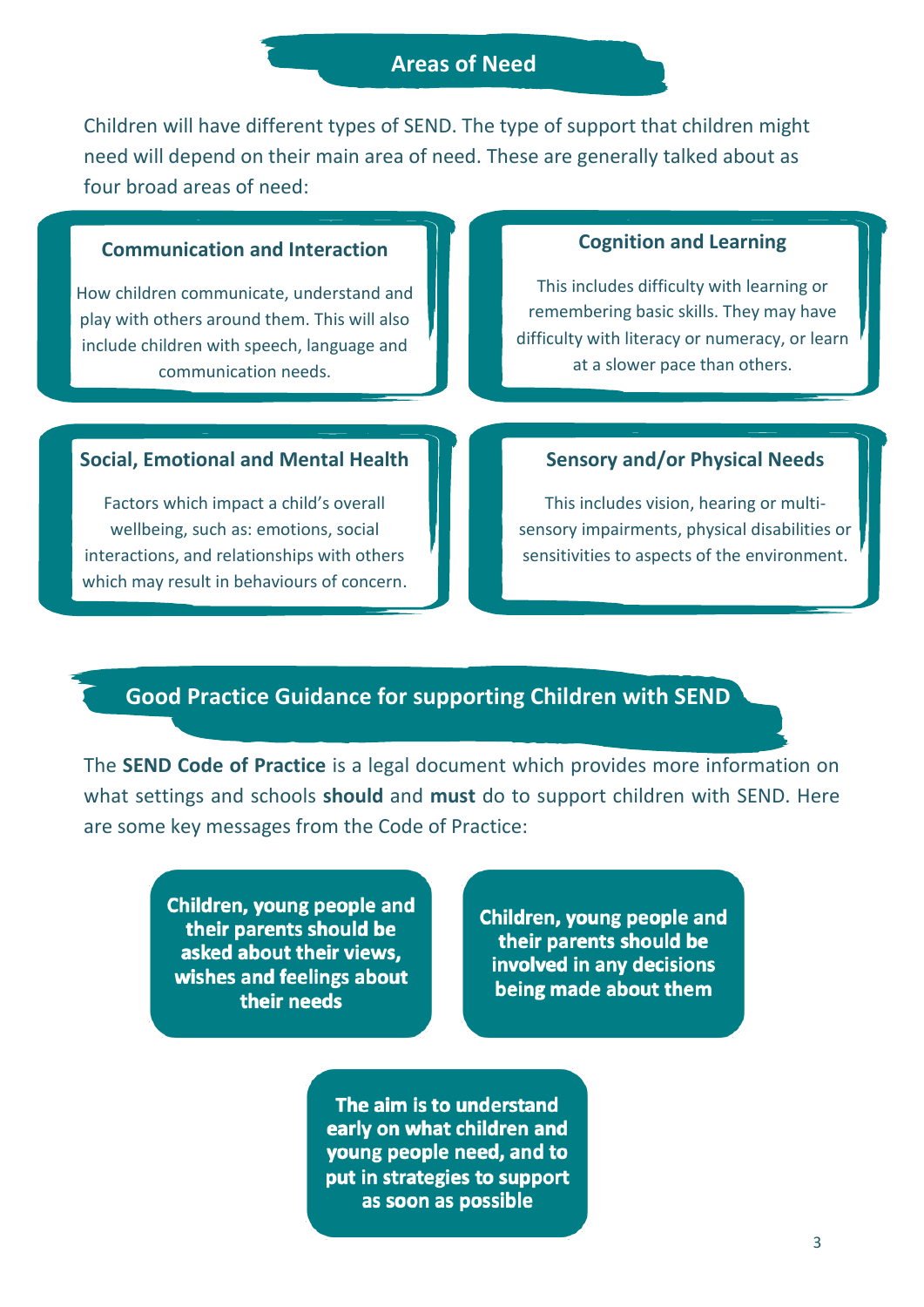**The Graduated Approach**

The Graduated Approach expects settings and schools to make full use of all their resources and expertise before accessing increasingly personalised support. By continually monitoring all children, settings and schools can decide on the most appropriate level of support for all children, including those with SEND.



## **Universal Support – Inclusive Quality First Teaching**

For most children, settings and schools are able to support their needs through adjustments made to the quality first teaching. The image below gives an example of the **reasonable adjustments** setting and schools can make to ensure children are appropriately supported.

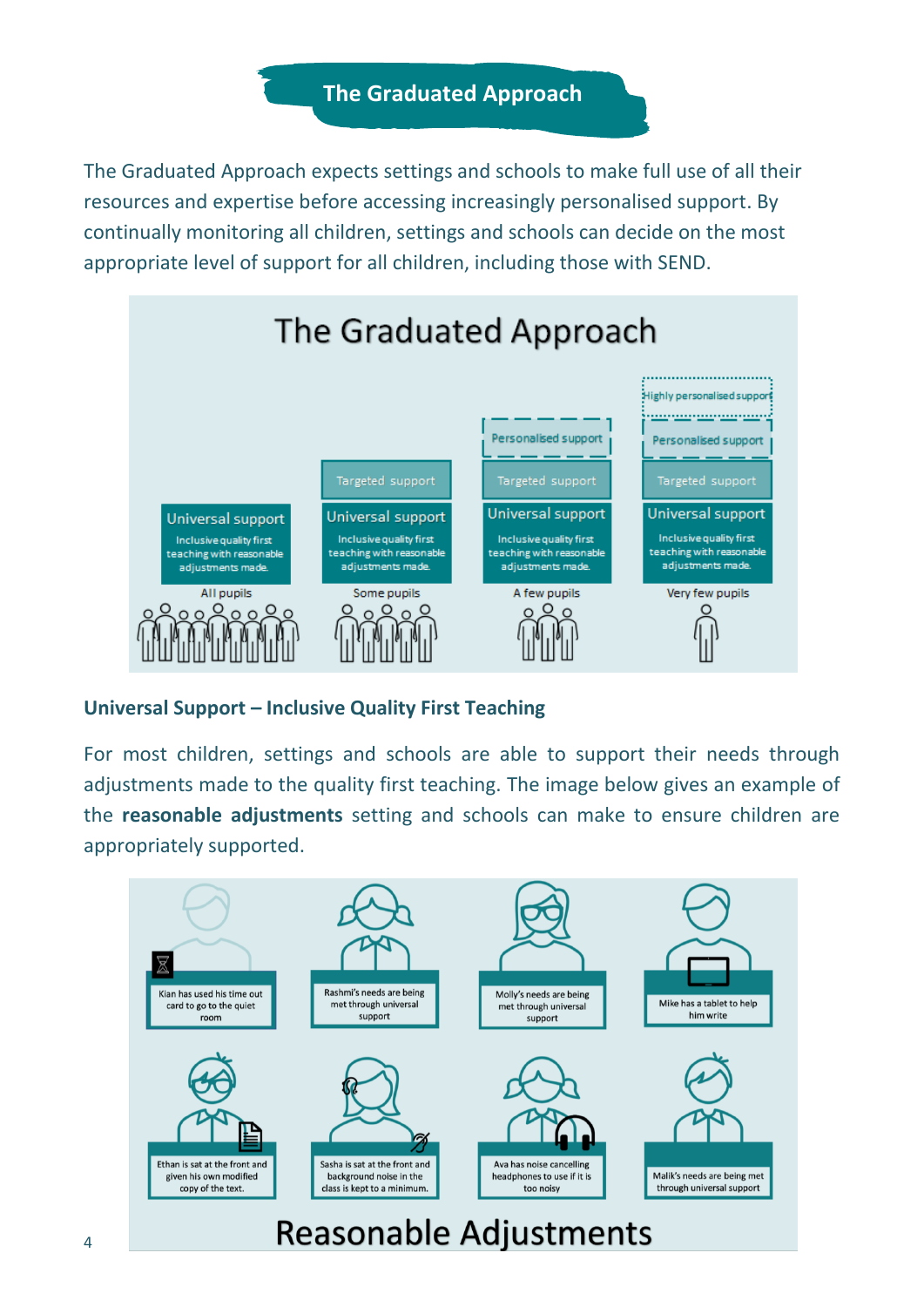## **Targeted SEND Support**

For some children, they might need a bit more support to meet their needs. If a child or young person has identified needs, settings and schools should go through a process called **The Graduated Approach.** The Graduated Approach involves a fourstage process:



Examples of support at this level:

- Small group support
- Targeted booster classes
- Adult or structured support during unstructured times

#### **What is an outcome?**

An outcome is a description of what a child or young person will be able to do at a specific point of time in the future. They are person centred and, as per the SEND Code of Practice, reviewed at least three times a year. Reviews typically take place during usual parent's evenings, although other arrangements may also be in place.

All settings and schools will have their own **Assess, Plan, Do, Review** format to record your child's progress being made towards their short-term outcomes. Short-term outcomes are typically reviewed within 6 weeks of being in place, where consideration is given as to whether your child has achieved, partially achieved, or not achieved their desired outcomes.

In addition to their **SEN information report** on the school website, most schools produce a **provision map** which sets what quality first, targeted and personalised provision is available.

Where children are not making expected progress towards their outcomes and the gap is widening between them and their peers, they may receive more targeted and personalised support.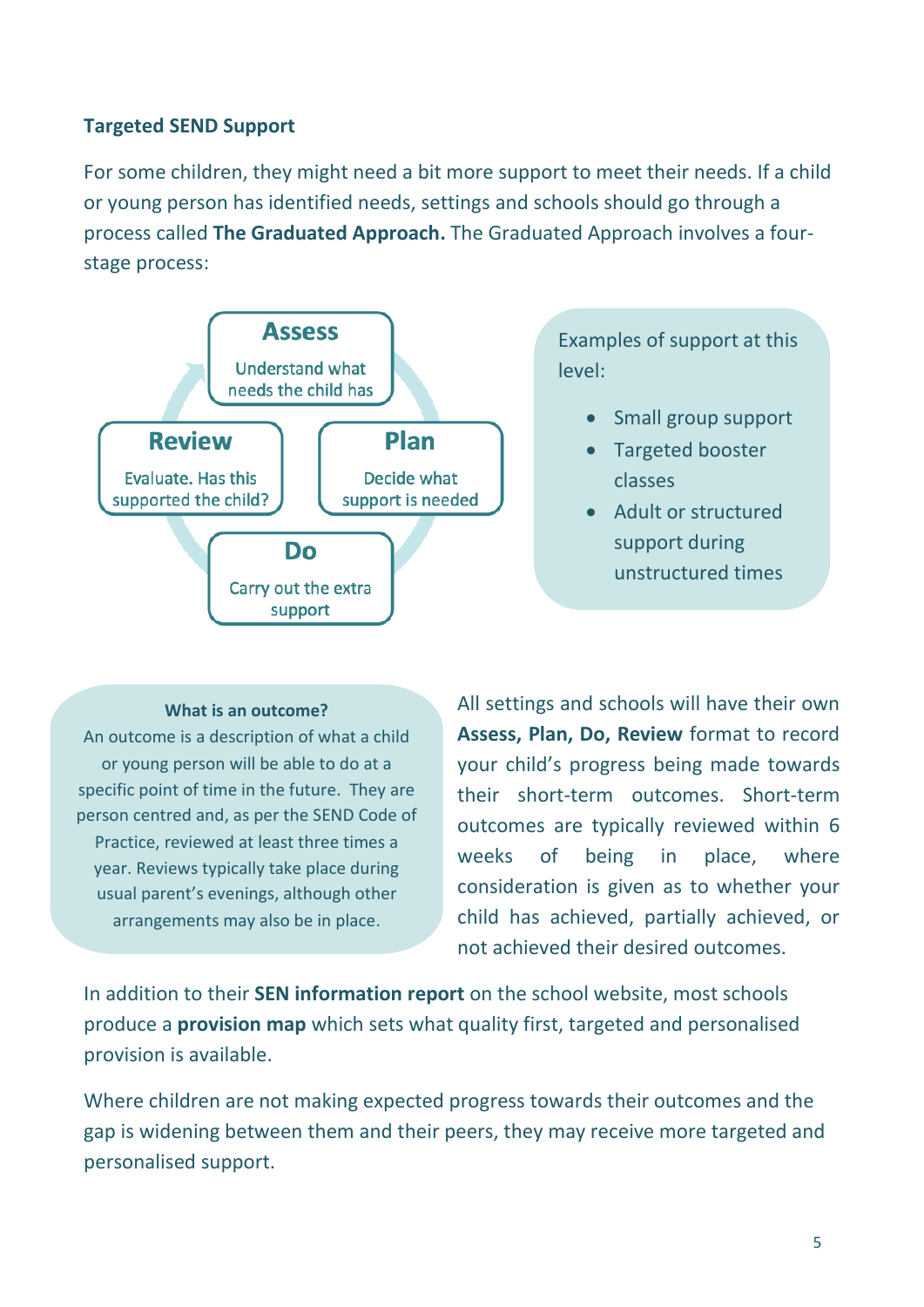## **Personalised SEND Support**

For a small number of children, settings and schools may have gone through a number of cycles of the Assess, Plan, Do, Review process and have found that a child or young person still needs more support. In this situation, more personalised SEND support might be needed. In this situation, a setting or school may seek advice from **external agencies**.

In Milton Keynes, where a setting or school needs external agency involvement, it is likely that they would create a **'[SEN Support P](https://www.milton-keynes.gov.uk/schools-and-lifelong-learning/send-local-offer/send-local-offer-parents/sen-support-and-ehcs/ehc-needs-assessments)lan'** and will involve you and your child

in its development. Where external professionals are involved with supporting your child, the professionals will work in collaboration with settings and schools to coordinate their support.

*My child needs 1:1 support. What do I do?* If you feel your child needs more support in their setting or school than they are currently receiving, please talk to your SENCo about concerns you have in the first instance. Evidence suggests that having 1:1 support is often not the most effective approach, as children and young people can become over reliant. Research has found that children progress well using evidence based interventions and targeted strategies, as opposed to consistent 1-1 support.

## **Setting and School Funding**

For settings, where a child has a SEN Support Plan in place, SENCos can discuss additional **Inclusion Grant Funding** with the MKC Inclusion and Intervention Team who would also be involved with supporting the setting of outcomes and reviewing the progress made. Where eligible to apply, settings may also discuss with you other sources of funding such as **[Disability Access Funding](https://www.gov.uk/government/publications/early-years-business-sustainability-guides-for-providers/extra-sources-of-income-for-early-years-providers) (DAF)**.

In Milton Keynes all schools receive additional funding to support children with SEND; this is called a **SEN Notional Budget.** Using this budget schools are expected to provide up to the first 12.85 hours of support; the amount given will be dependent on your child's needs and may include small group support and group interventions. This budget is for pupils requiring more targeted or personalised provision.

Where a SEN Support Plan is in place, some schools may also be able to discuss additional **top-up funding** with the MKC Inclusion and Intervention Team.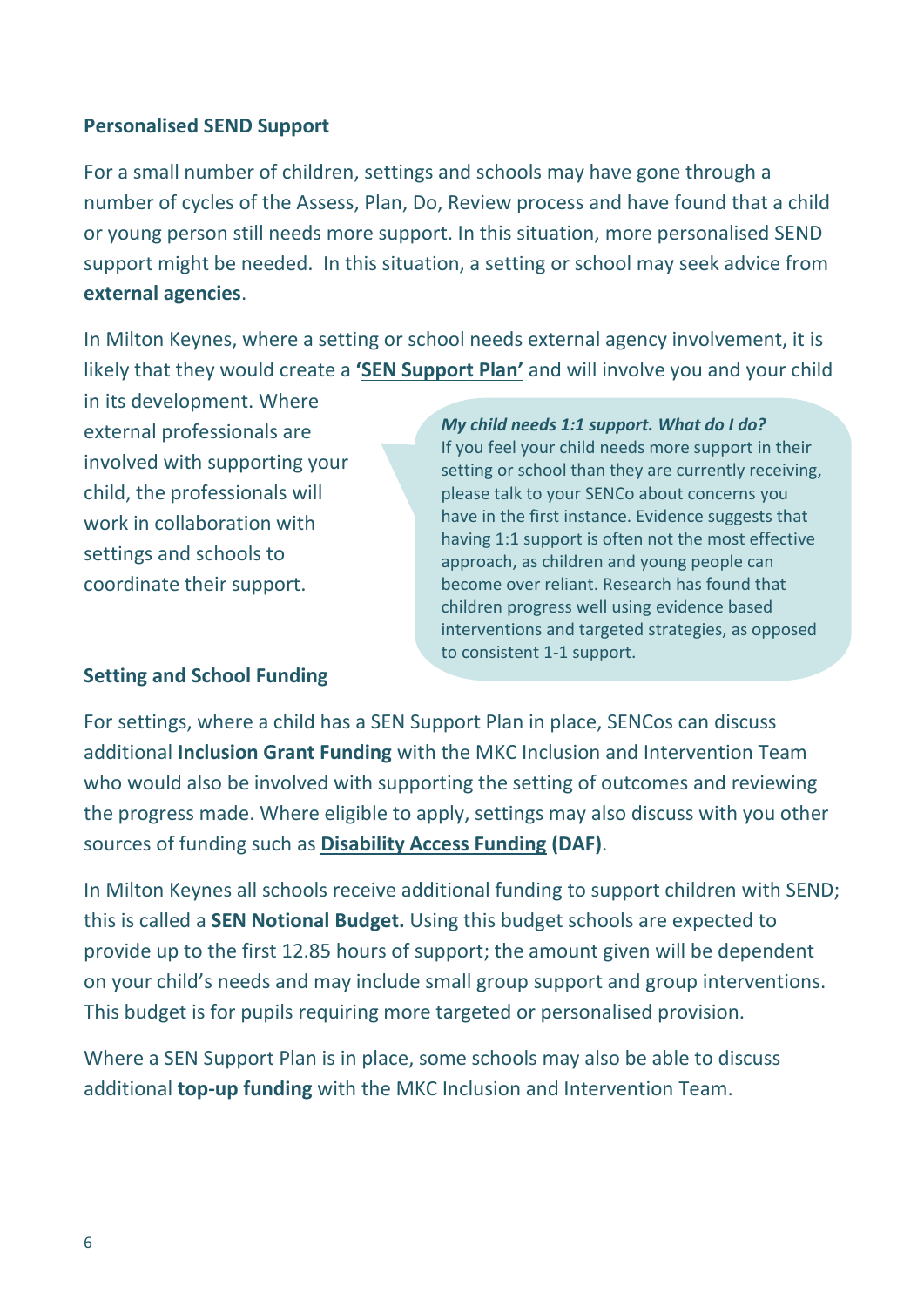## **Education Health and Care Plans**

Where it has been identified that a child is not making progress and the gap between them and their peers is significant, the child or young person may be considered to have needs that are **complex** and **long-term**. At this stage, the child will typically have a SEN Support Plan in place and will likely have had several cycles of the **'Assess,**  Plan, Do, Review' process.

At this stage, the SENCo may discuss with you if an **Education, Health and Care Needs Assessment** may be supportive. Where agreed, this assessment may lead to

an **Education Health Care Plan (EHCP).** This is a legal document which outlines what support a child or young person needs, to achieve their desired outcomes and aspirations.

**Parents or Carers**, the setting, school or educational provider can, **at any point** in the Graduated Approach, request an Education, Health and Care Needs Assessment.

In schools, where an EHCP is in place, funding may be agreed that is beyond the 12.85 hours of support ordinarily provided.

*3.3% of all pupils in schools in England have an EHCP A further 12.1% of all pupils have SEN support, without an EHCP* (Department for Education, 2020)



## **Where else can I access information about SEND support?**

For further information regarding SEND support and MK Services, please visit our **SEND [Support Page](https://www.milton-keynes.gov.uk/schools-and-lifelong-learning/send-local-offer/education)** on the Local Offer.

**Where else can I access information about Education, Health and Care Plans?**

For further information on the EHCP assessment process, please visit our Local Offer page focusing on **[Education, Health and Care Plans.](https://www.milton-keynes.gov.uk/schools-and-lifelong-learning/send-local-offer/education/educational-health-and-care-plans-more-information)**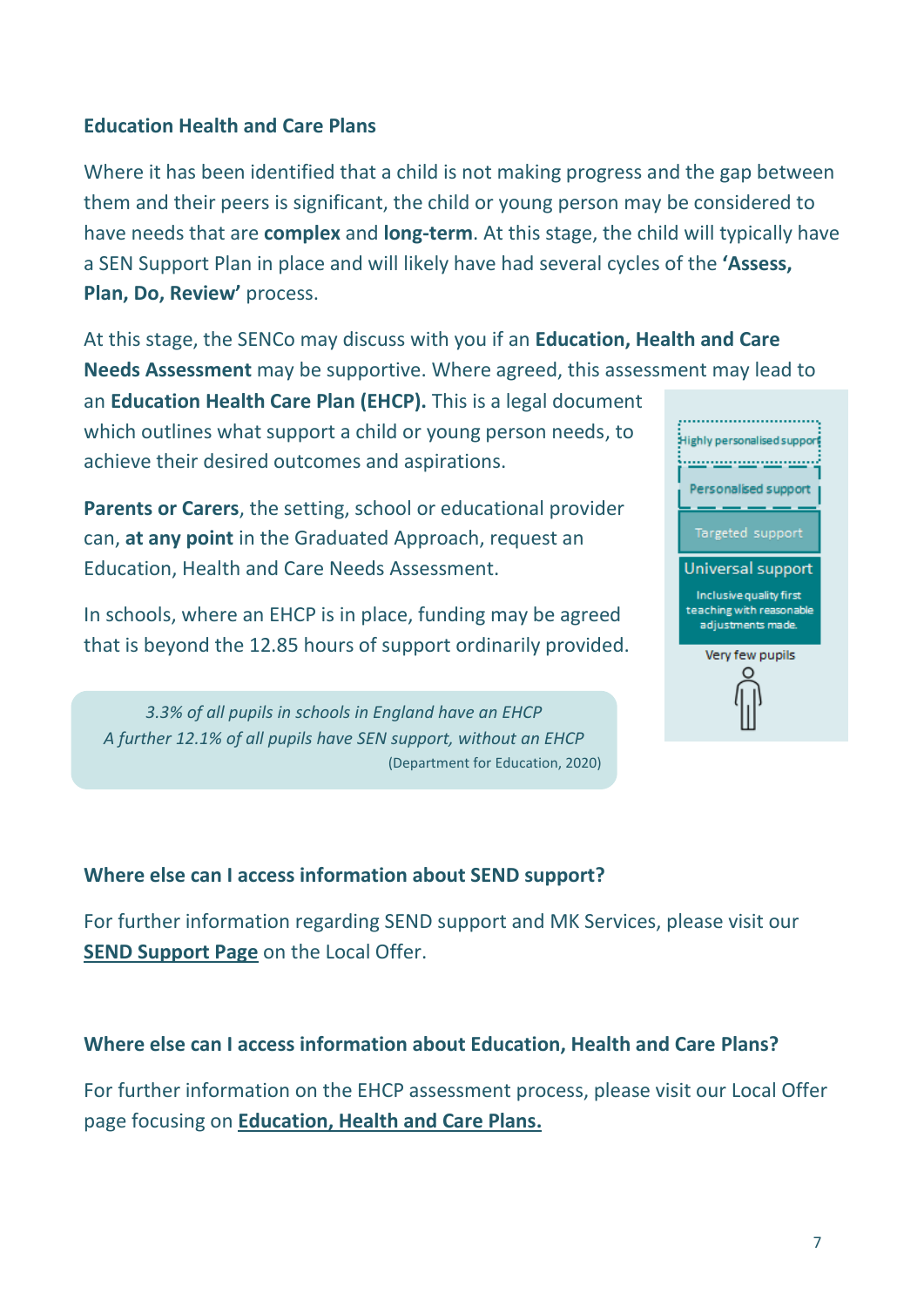For any questions you may have about your child, we advise you speak to your child's Setting or School SENCo. You may also wish to contact MKC SEND Support Line on **01908 657825.**

#### **How does a setting or school identify that a child needs support?**

Settings and schools try to identify this as soon as possible, through regular monitoring and assessment of children through the Assess, Plan, Do, Review Process, as set out in their SEND information report.

#### **How long does it take for my child's setting or school to put support in place?**

Once a setting or school has identified that a child may need extra support, they can begin the Assess, Plan, Do, Review Process as soon as possible. One cycle of Assess, Plan, Do, Review tends to take six weeks.

#### **Does my child need to have a diagnosis to get support?**

No. Settings and schools provide support to children and young people regardless of whether they have a diagnosis or not. It is up to you and your child as to whether you would like to pursue an assessment for a diagnosis, depending on your child's presenting needs. Any additional support required for children and young people in Milton Keynes is provided on an individual needs led basis, a diagnosis is not required for external agency support or for an EHC needs assessment.

#### **My child has an EHCP, will they go to special school?**

Most children and young people with an EHCP are supported in their local mainstream school. In the majority of cases, when a child/young person has a new EHCP, it is anticipated that the current mainstream school will continue to meet the child's/young person's needs using the EHCP. If you feel that your child may need more specialist provision, please speak to your child's setting/school SENCo in the first instance.

#### **My child has an autism diagnosis and/or SEND; does this mean they need an EHCP?**

Where a child has a diagnosis of autism and/or SEND this does not necessarily mean they will need an EHCP. The majority of children with SEND make progress with high quality teaching, reasonable adjustments and targeted interventions carefully planned to meet their needs. If a child is not making the expected progress following the Assess, Plan, Do, Review process and they require ongoing personalised provision due to their complex and long-term needs, it may be helpful to request an assessment for an EHCP. The setting or school SENCo should support and guide these decisions with you.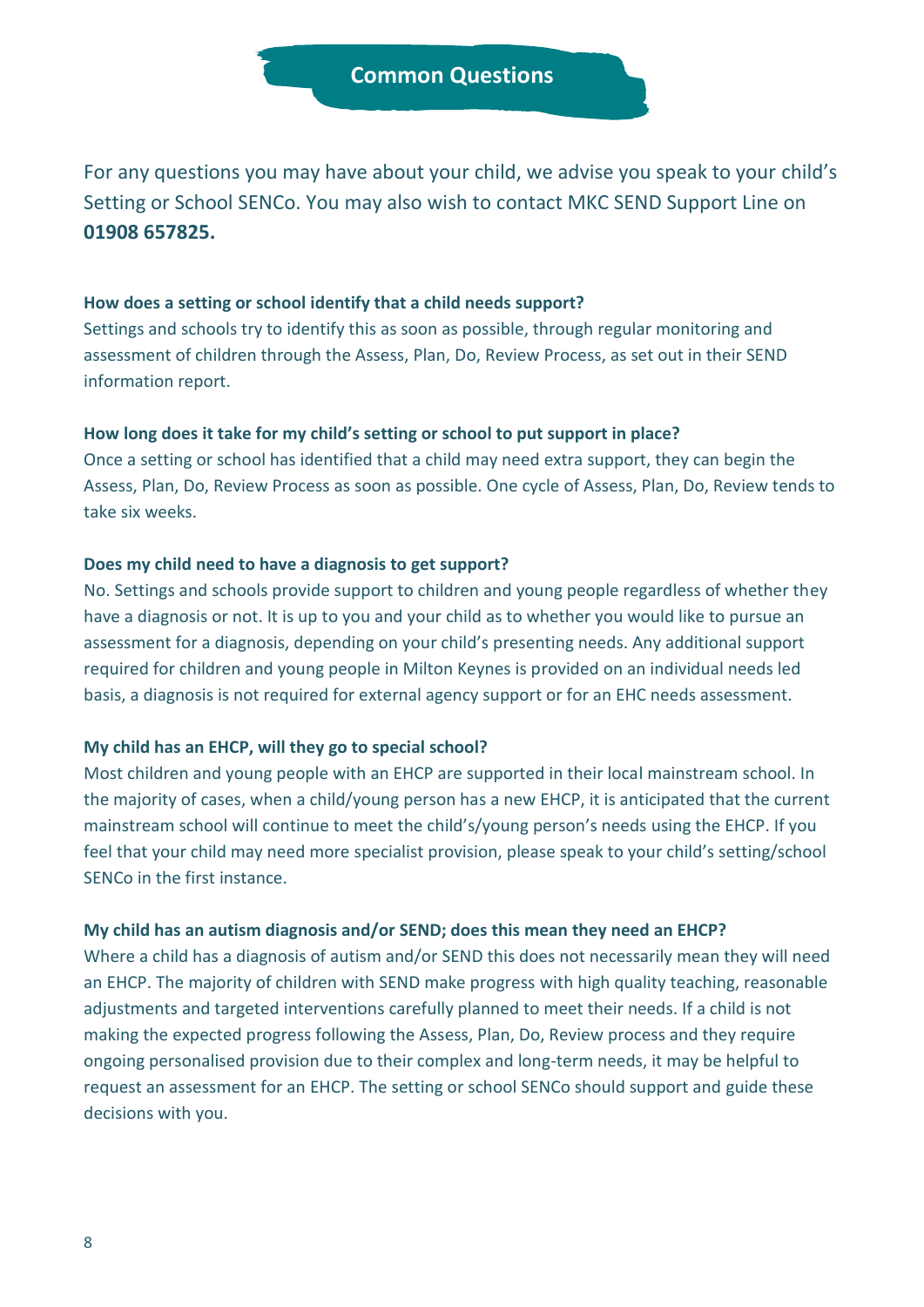#### **If my child needs extra support, will it always be there?**

Support will be provided as long as it is necessary for your child to make progress. If your child has shown to make progress, it might be that they no longer require extra support. You and your child will be involved in these discussions.

## **My child has personalised support in primary school; will they need an EHCP to get the same support in secondary school?**

Primary and Secondary SENCos discuss children with SEND needs that are due to move up to Secondary school at the earliest point possible prior to the new academic year. During the discussion the SENCos share the required support and provision to meet your child's needs. Secondary school provision may look and feel different to the provision that may have been provided in Primary school. However, provision will be designed to support your child's growing independence based on their needs, as identified by the Primary school and through conversations with Parents and Carers. If you have any concerns about your child's transition from Primary to Secondary school please speak to the school SENCo.

## **I have been in contact with my setting/school but I still don't feel my child is getting the right support. What should I do?**

You may wish to contact the MKC SEND Support Line, to talk about your concerns. This support is available for children and young people with and without an EHCP. Another place to seek guidance is from the Milton Keynes SEND Information Advice and Support Service (SENDIAS) who offer confidential and impartial information, advice and support.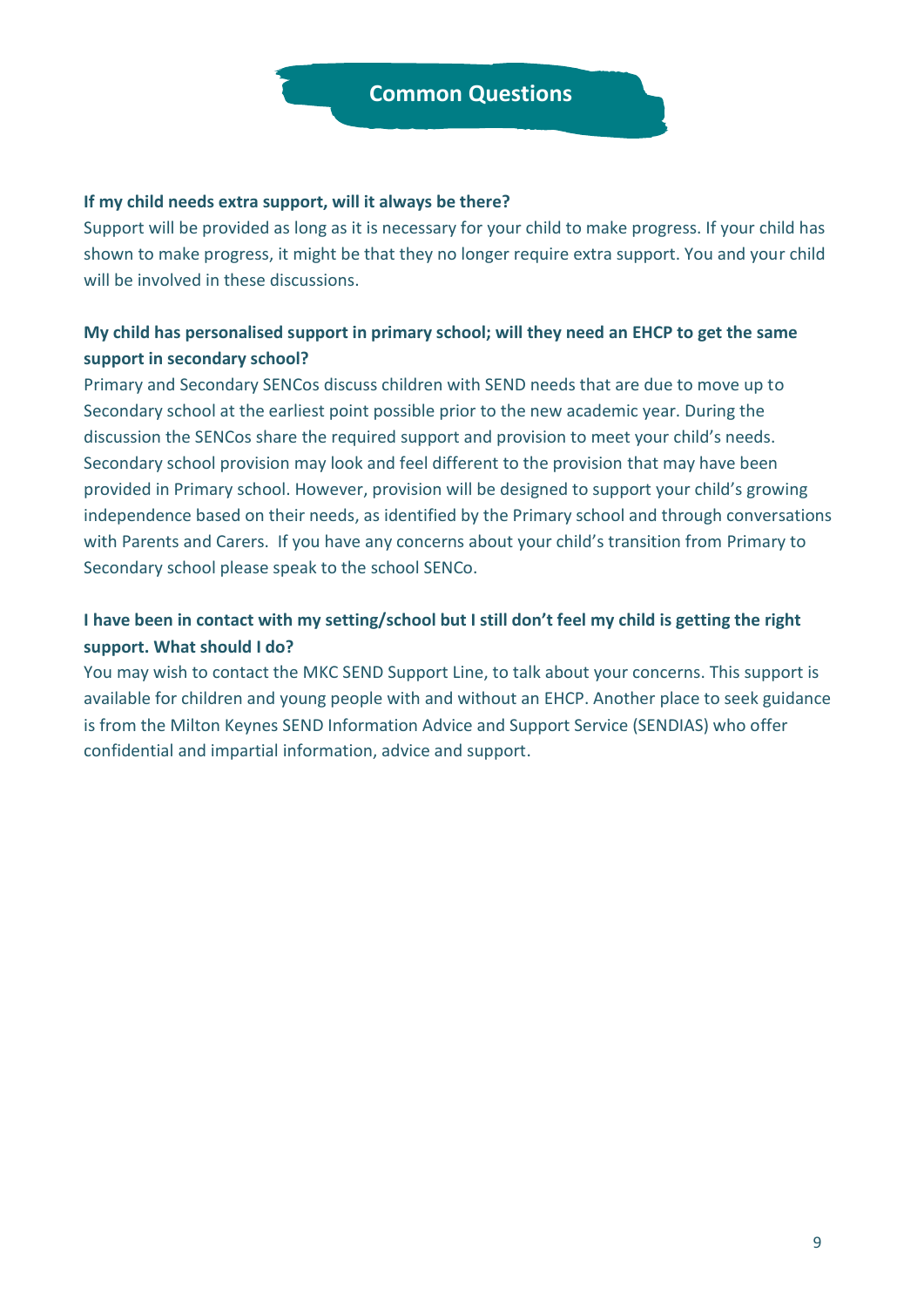# **Further Information**







Carers MK are dedicated to supporting the wellbeing of unpaid family carers in Milton Keynes.

**T: 01908-231703 | E: [mail@carersmiltonkeynes.org](file://///Mkc/dfs01/shared/Customer_Services/SENDIAS/Outreach_Projects/Virtual%20workshops/mail@carersmiltonkeynes.org)**

**[The Milton Keynes Local Offer:](https://www.milton-keynes.gov.uk/schools-and-lifelong-learning/send-local-offer)** The place to find local services for children and young people with special educational needs and disability.

For all the latest information and support regarding children and young people with SEND, join us on Facebook: **[www.facebook.com/mksend](http://www.facebook.com/mksend)**

The MKC Inclusion and Intervention Team is a part of the wider MKC SEND Team. The team supports children and young people in settings and schools aged 2 – 19. The Specialist Teachers and Inclusion and Intervention Workers offer packages of support to settings and schools which may also include training and modelling strategies. We also offer a range of parent programmes.

**The MKC SEND Support Line** is open Monday to Friday 8.30 - 4.30 for parents and carers and professionals to seek advice, support and information for children and young people with SEND: **01908 657825** or email the team on: **[SENDSupport@milton-keynes.gov.uk](mailto:SENDSupport@milton-keynes.gov.uk)**



**[Milton Keynes SEND Information Advice and Support Service \(SENDIAS\):](https://www.milton-keynes.gov.uk/schools-and-lifelong-learning/special-educational-needs/mk-special-educational-needs-and-disability-information-advice-and-support-service)** Are a statutory service offering confidential and impartial information, advice and support to children, young people (0-25) with special educational needs and/or disabilities, as well as their parents/carers. Support is available to families living in Milton Keynes.

SENDIAS supports with The Graduated Approach and SEN support, the needs assessment and EHC plan processes, SEND tribunal appeals, school exclusions and disability discrimination issues.

**T: 01908-254518** (weekdays 9.30 – 4.30) **| E: [mksendias@milton](file://///Mkc/dfs01/shared/Customer_Services/SENDIAS/Outreach_Projects/Virtual%20workshops/mksendias@milton-keynes.gov.uk)[keynes.gov.uk](file://///Mkc/dfs01/shared/Customer_Services/SENDIAS/Outreach_Projects/Virtual%20workshops/mksendias@milton-keynes.gov.uk) | F: [www.facebook.com/MKSENDIAS](http://www.facebook.com/MKSENDIAS)**



**Parents and Carers Alliance** 

**PACA MK** is an independent and voluntary group of parents and carers of children and young people with disabilities or additional needs.

**T: 01908-257828, 07852 526057 | E: [pacamk@gmail.com](file://///Mkc/dfs01/shared/Customer_Services/SENDIAS/Outreach_Projects/Virtual%20workshops/pacamk@gmail.com)**